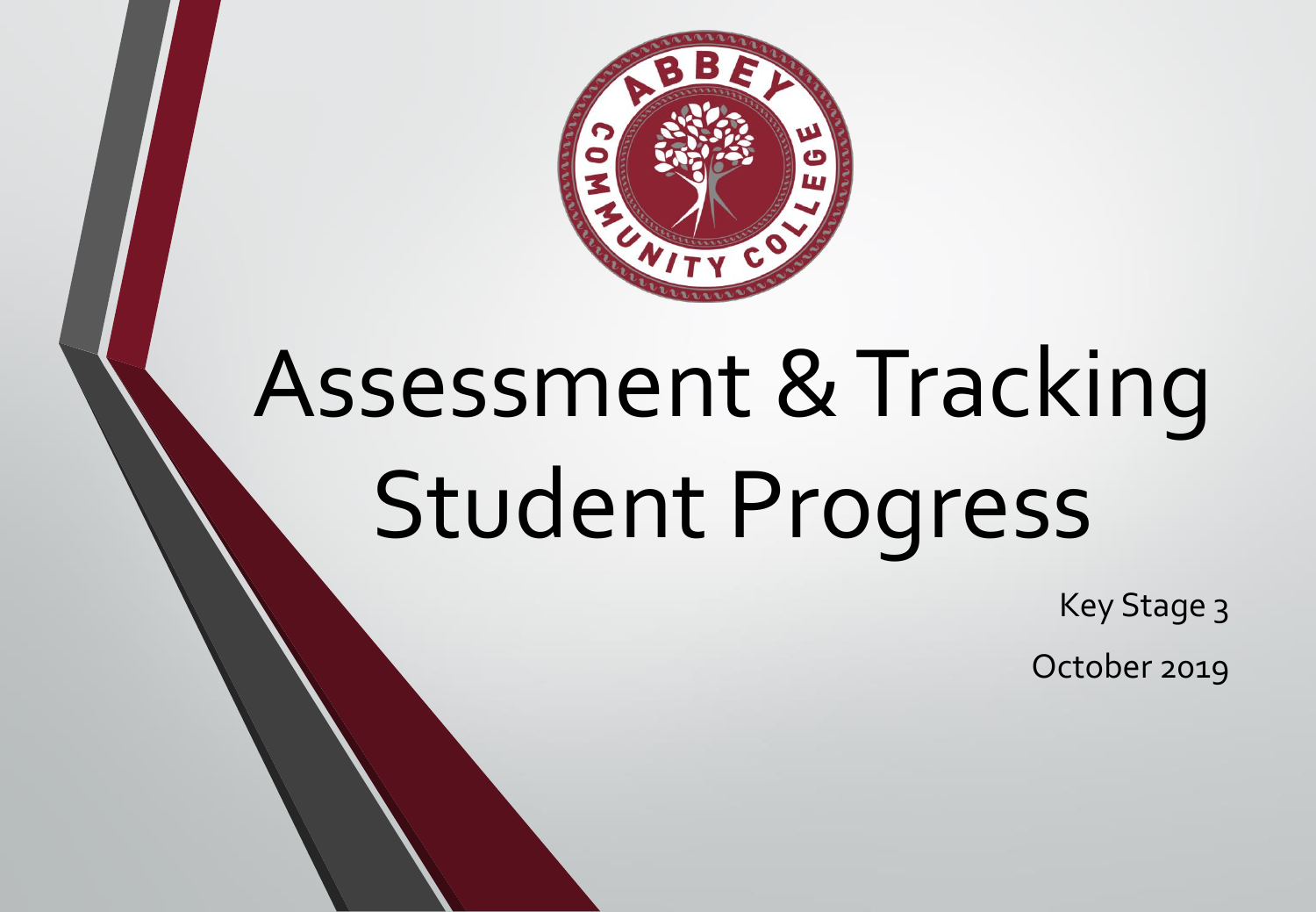### How are you assessed?

- You have 4 Assessment points each year – October, December, Feb/March, June.
- Assessment Tasks have a cover sheet like the one opposite.
- They are set after your teacher has covered an important piece of work or a topic of work in each subject.
- Your teacher will share/agree success criteria with you to help you complete the task. Final Mark Student Comment:

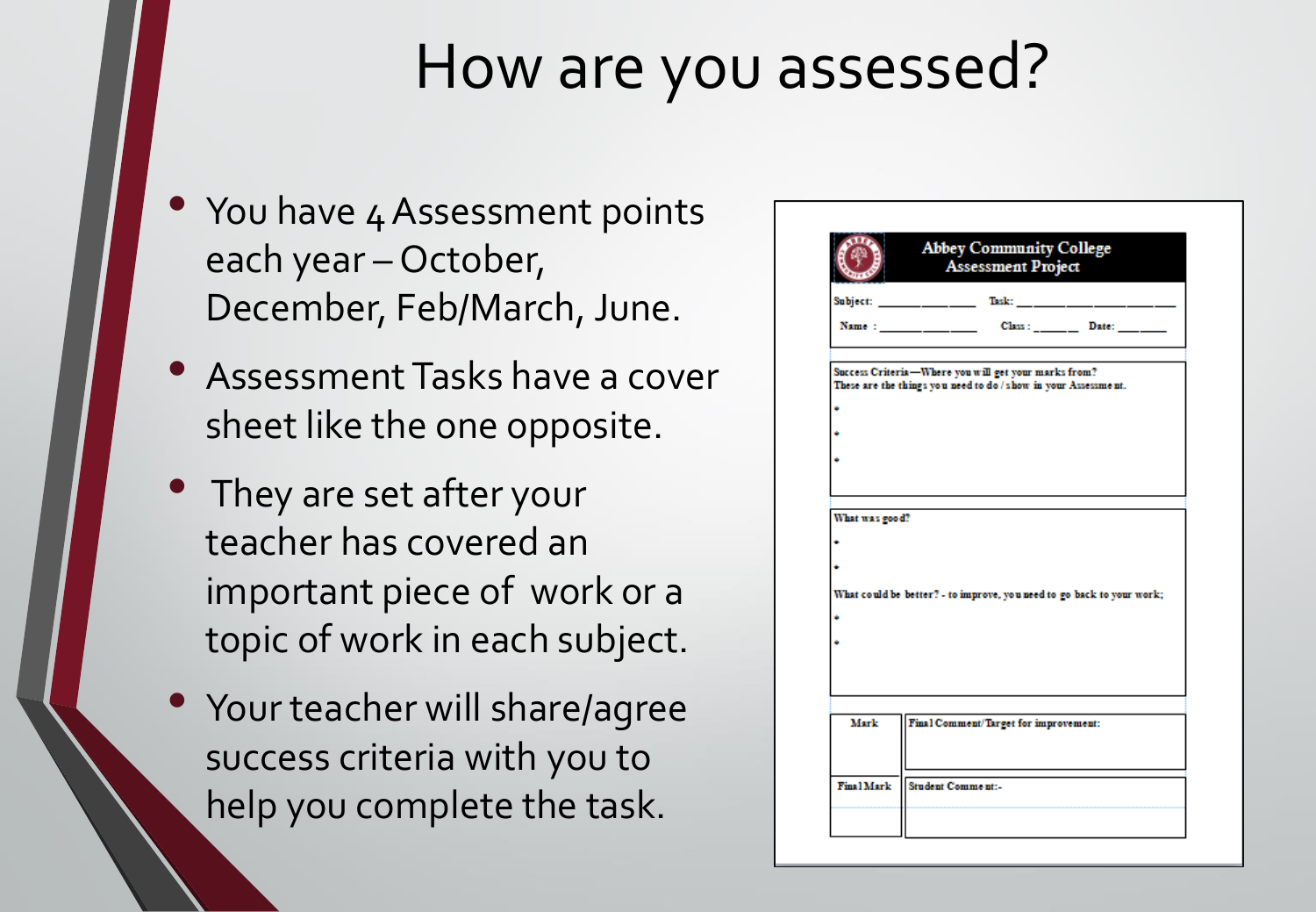#### Tracking your Progress

- Your teacher will give you a mark out of 20 and a written target to help you improve your work.
- These tasks will show you how well you are doing in your class and against the personal target/ expectation based on your ability.
- Your teacher will tell you if you are **ON TARGET**, **ABOVE TARGET** or **BELOW TARGET**.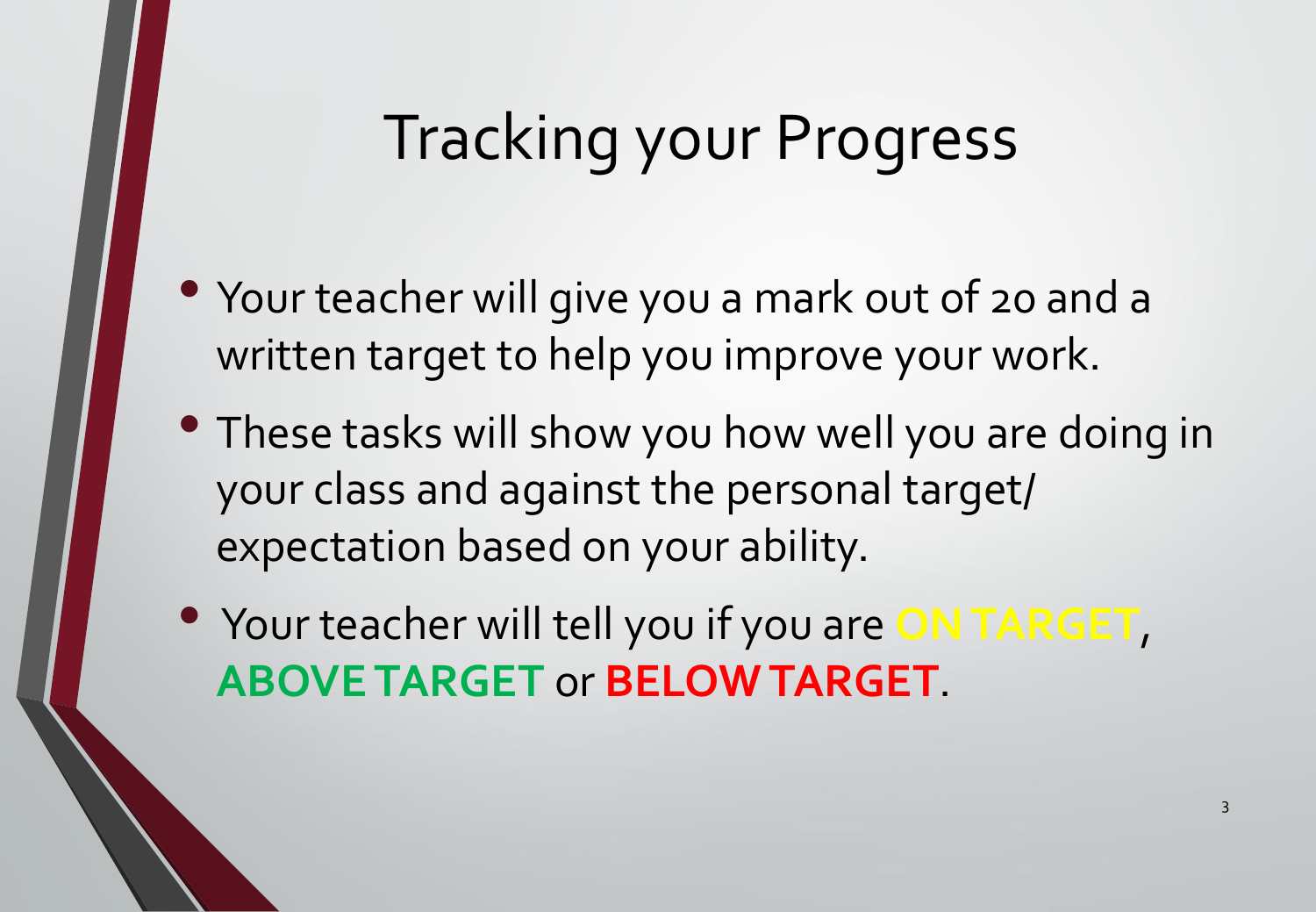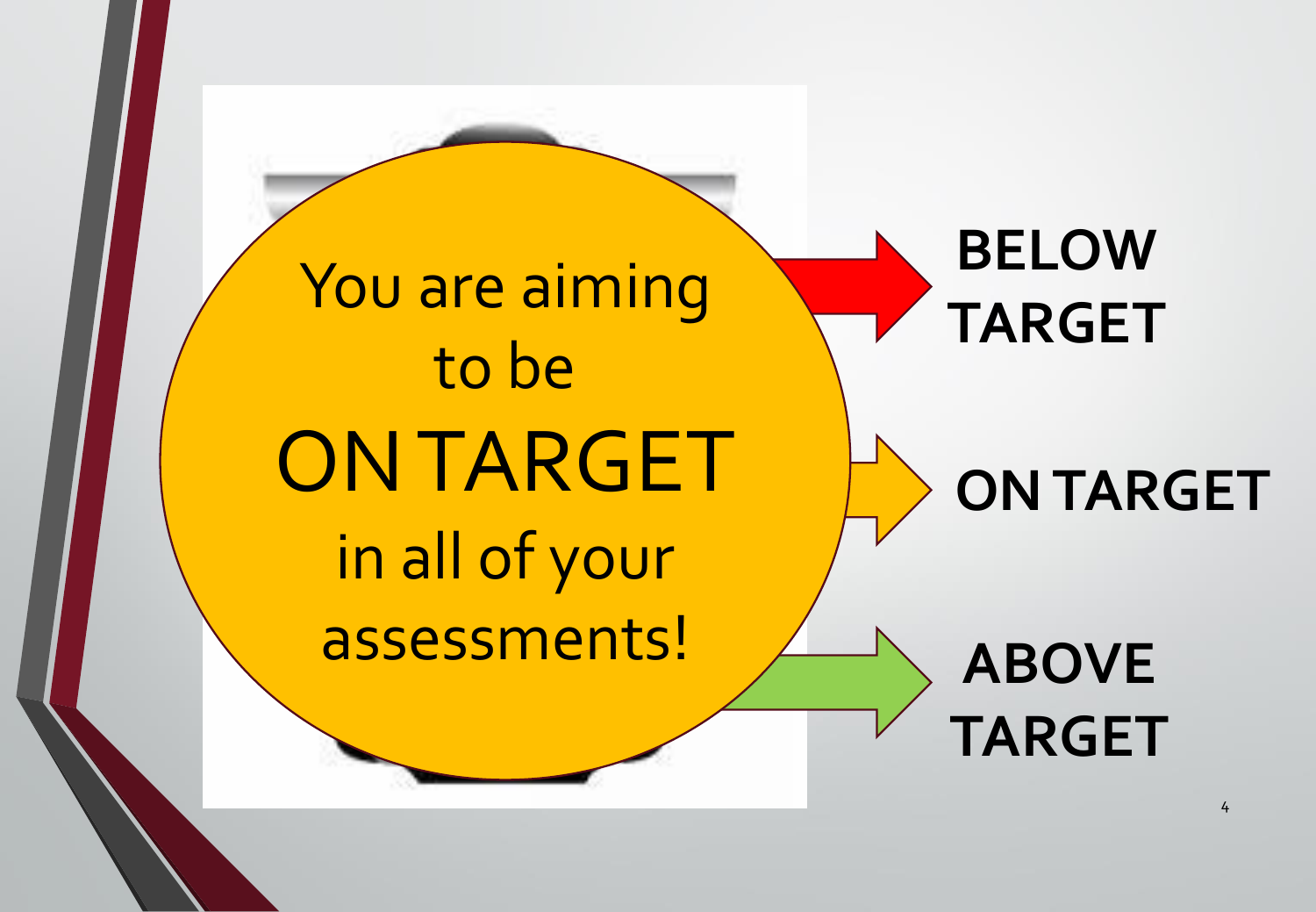## Tracking your progress

- There is a page in your planner for each assessment point. (pages 19-22)
- You will write your score and target for each subject.

![](_page_4_Picture_3.jpeg)

**Tracking My Progress Assessment 1 - October** 

![](_page_4_Picture_5.jpeg)

| <b>Burnage</b> |      |                 |                        |               |
|----------------|------|-----------------|------------------------|---------------|
| Subject        | Mark | A/O/B<br>Target | Target for Improvement | Target<br>Met |
|                |      |                 |                        |               |
|                |      |                 |                        |               |
|                |      |                 |                        |               |
|                |      |                 |                        |               |
|                |      |                 |                        |               |
|                |      |                 |                        |               |
|                |      |                 |                        |               |
|                |      |                 |                        |               |
|                |      |                 |                        |               |
|                |      |                 |                        |               |
|                |      |                 |                        |               |
|                |      |                 |                        |               |
|                |      |                 |                        |               |
|                |      |                 |                        |               |